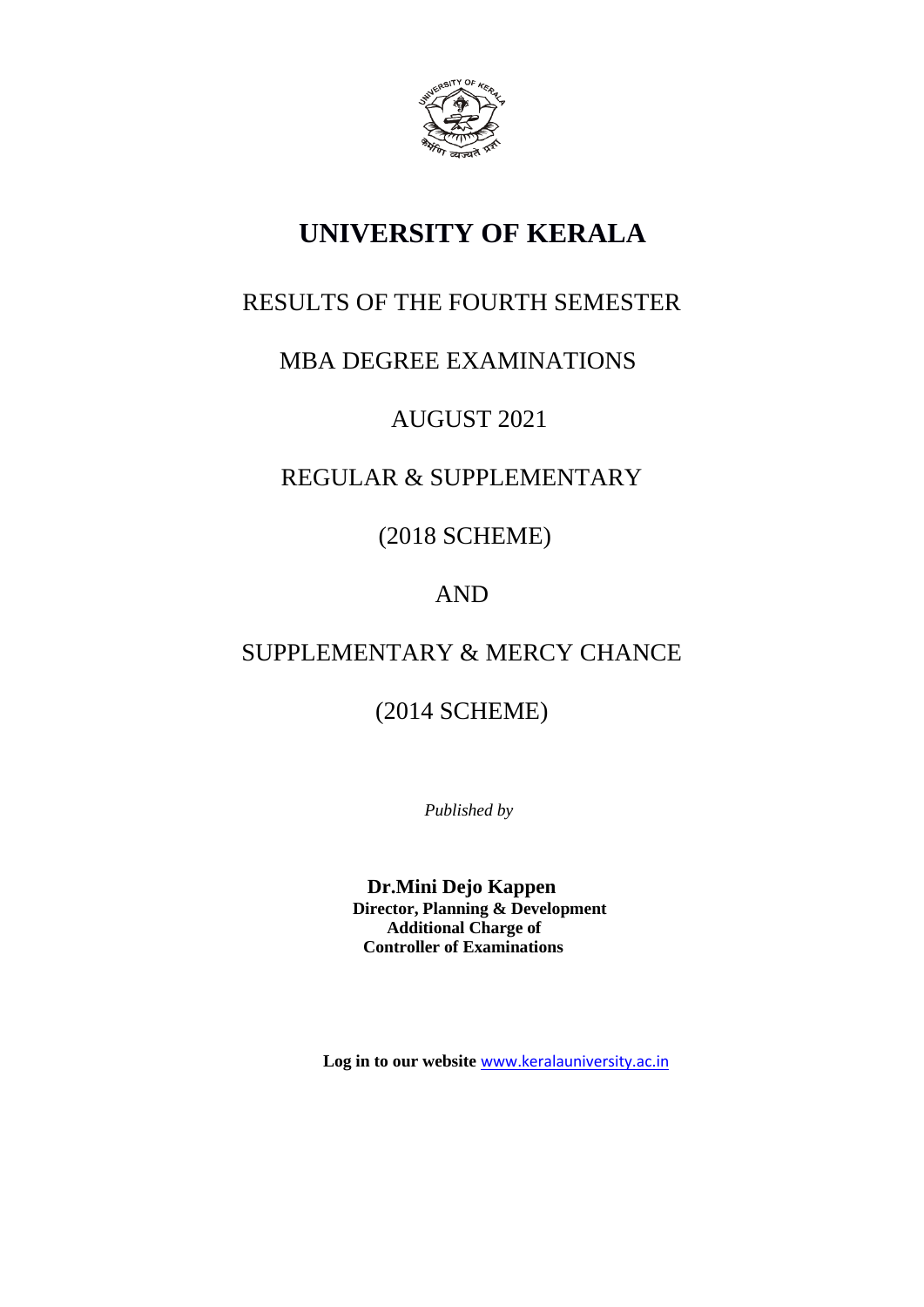# **UNIVERSITY OF KERALA**

# *Results of Fourth Semester MBA Degree Examination S4 August 2021 Of affiliated Colleges*

- 1. The following is the provisional list of successful candidates in the S4 MBA Degree Examinations held in August 2021
- 2. Mark sheets will be issued to the respective centers on or before 31/03/2022.
- 3. Originals of the qualifying certificates shall be forwarded to the University for Verification of eligibility conditions. Mark list will not be issued to those whose fees are not yet remitted to the University.
- 4. The Mark lists will not be issued to the candidates in respect of whom there are defects to be rectified.
- 5. Results of those candidates who have not produced their eligibility certificates have been withheld.
- 6. The last date for receipt of applications for scrutiny is 14/02/2022.

Candidates can make use of draft mark lists available in University Website for submitting application for scrutiny.

7. The results will be available on www.keralauniversity.ac.in

**Sd/-Controller of Examinations**

**University Buildings, Thiruvananthapuram, Dated : 28 /01/2022.**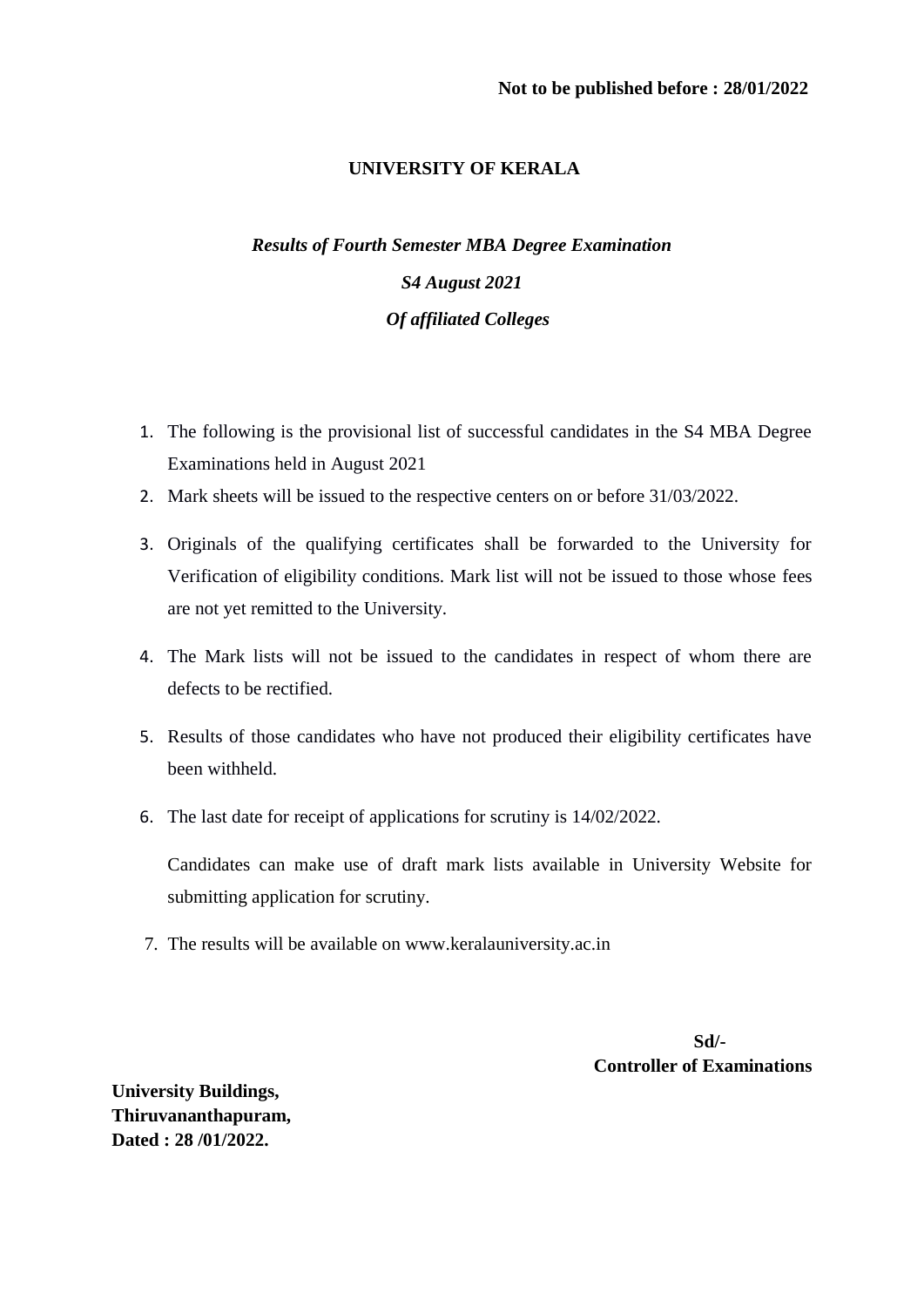# **UNIVERSITY OF KERALA**

## **SYNDICATE - IN - CIRCULATION**

#### **The results of the Post Graduate Courses(semester scheme) in affiliated colleges as declared by the respective Board of Examiners are given below**

| Semester : Final |                                 | Month & Year of Exam. : August 2021 |                           |            |          |              |          |        |
|------------------|---------------------------------|-------------------------------------|---------------------------|------------|----------|--------------|----------|--------|
| Exam.<br>Code    | Name of the Programme           | of Students<br>No.                  | Students<br>Classified as |            |          |              |          |        |
|                  |                                 | Regis<br>tered                      | Appea<br>red              | Passe<br>d | D        | $\mathbb{I}$ | ΙI       | Pass % |
| 59514406         | MBA - Full Time                 | 7                                   | 7                         | 5          | $\Omega$ | 4            | 1.       | 71.43  |
| 59518402         | MBA - Full Time                 | 590                                 | 590                       | 484        | 6        | 472          | 6        | 82.03  |
| 59918402         | MBA - Regular (Evening)         | 17                                  | 17                        | 10         | $\Omega$ | 10           | $\Omega$ | 58.82  |
| 60018402         | <b>MBA</b> - Travel and Tourism | 54                                  | 54                        | 44         | 0        | 44           | 0        | 81.48  |

The results may be approved. It is proposed to publish the results on /01/2022

Sd/-

**Controller of Examinations**

University Buildings, Thiruvananthapuram Dated : 28 /01/2022

To

- 1. All Syndicate Members
- 2. The P.S. to V.C.
- 3. The P.S. to P.V.C.
- 4. The P.A. to Registrar
- 5. The P.A. to C.E.
- 6. EJ IX
- 7. M & C
- 8. PRO/Enquiry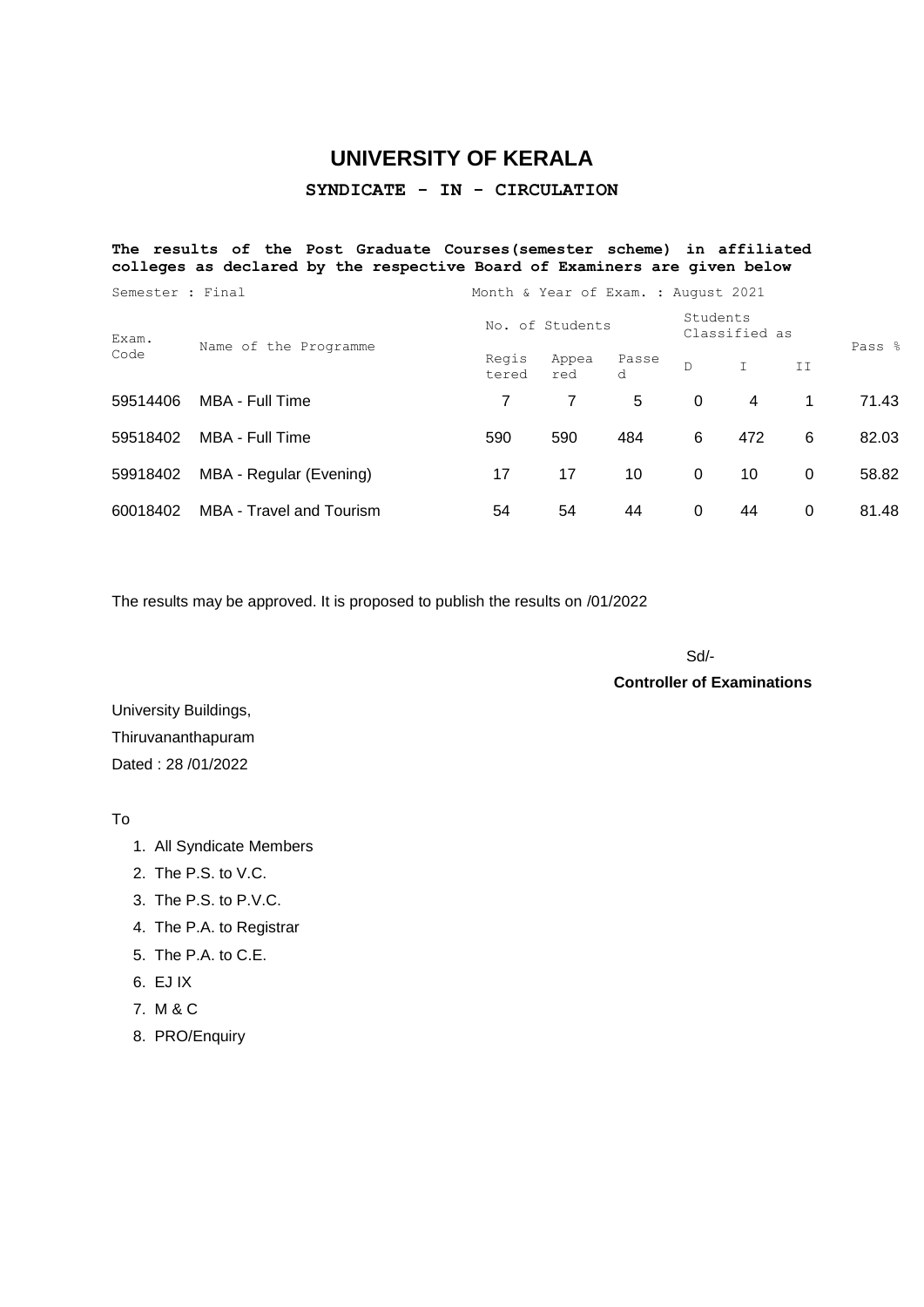### **Kerala Institute of Tourism and Travel Studies, Thiruvananthapuram**

#### **MBA -Travel and Tourism(600)**

First Class with Distinction 60019453030(2253) 054(2228) First Class 60019453001(2012) 002(2008) 003(1904) 004(1918) 005(2003) 007(1884) 008(1948) 010(1912) 011(1914) 013(2017) 015(1866) 016(2070) 017(1910) 018(2083) 019(2074) 020(2007) 022(1876) 023(1969) 024(1878) 025(2166) 026(1908) 027(1973) 028(2028) 029(1978) 032(1945) 033(1990) 034(1956) 035(2013) 036(2004) 037(1886) 038(1999) 040(1899) 041(1990) 042(2072) 043(1952) 044(1881) 046(1969) 050(2023) 051(1883) 052(1949) 053(2123) 60018453042(1958) Semester Pass 60019453009(420) 012(392) 021(396) 031(387) 039(411) 047(413) 048(398) Passed in Parts 60019453006(1,3,4,5,6) 014(1,3,4,5,6) RAL due to non receipt of Recognition/MFR

60019453045

**College Code : 455**

### **Marthoma Institute of Information Technology, Chadayamangalam, Ayur**

#### **MBA -Full Time(595)**

| <b>First Class</b> |                                            |           |           |           |           |           |                  |           |           |
|--------------------|--------------------------------------------|-----------|-----------|-----------|-----------|-----------|------------------|-----------|-----------|
|                    | 59519455001(1905)                          |           | 002(1958) |           | 003(1873) |           | 004(1898)        |           | 005(2002) |
|                    | 007(1945)                                  | 009(1827) |           | 010(1865) |           | 011(1926) |                  | 013(1816) |           |
|                    | 014(1881)                                  | 015(2094) |           | 017(2088) |           | 018(2102) |                  | 019(1837) |           |
|                    | 020(1915)                                  | 022(2080) |           | 024(1781) |           | 025(1927) |                  | 026(1998) |           |
|                    | 027(2065)                                  | 029(1888) |           | 030(1988) |           | 031(1955) |                  | 032(1809) |           |
|                    | 033(1807)                                  | 034(1805) |           | 035(1800) |           | 037(1886) |                  |           |           |
| Second Class       |                                            |           |           |           |           |           |                  |           |           |
|                    | 59519455012(1635)                          |           | 021(1739) |           | 023(1739) |           |                  |           |           |
|                    | Semester Pass                              |           |           |           |           |           |                  |           |           |
|                    | 59519455006(407)                           |           | 016(399)  |           | 036(386)  |           | 59517455032(280) |           |           |
|                    | <b>Passed in Parts</b>                     |           |           |           |           |           |                  |           |           |
|                    | $EOR10ABE029(2, 2, 1, E, E)E0E17ABE021(2)$ |           |           |           |           |           |                  |           |           |

59519455028(2,3,4,5,6) 59517455031(2)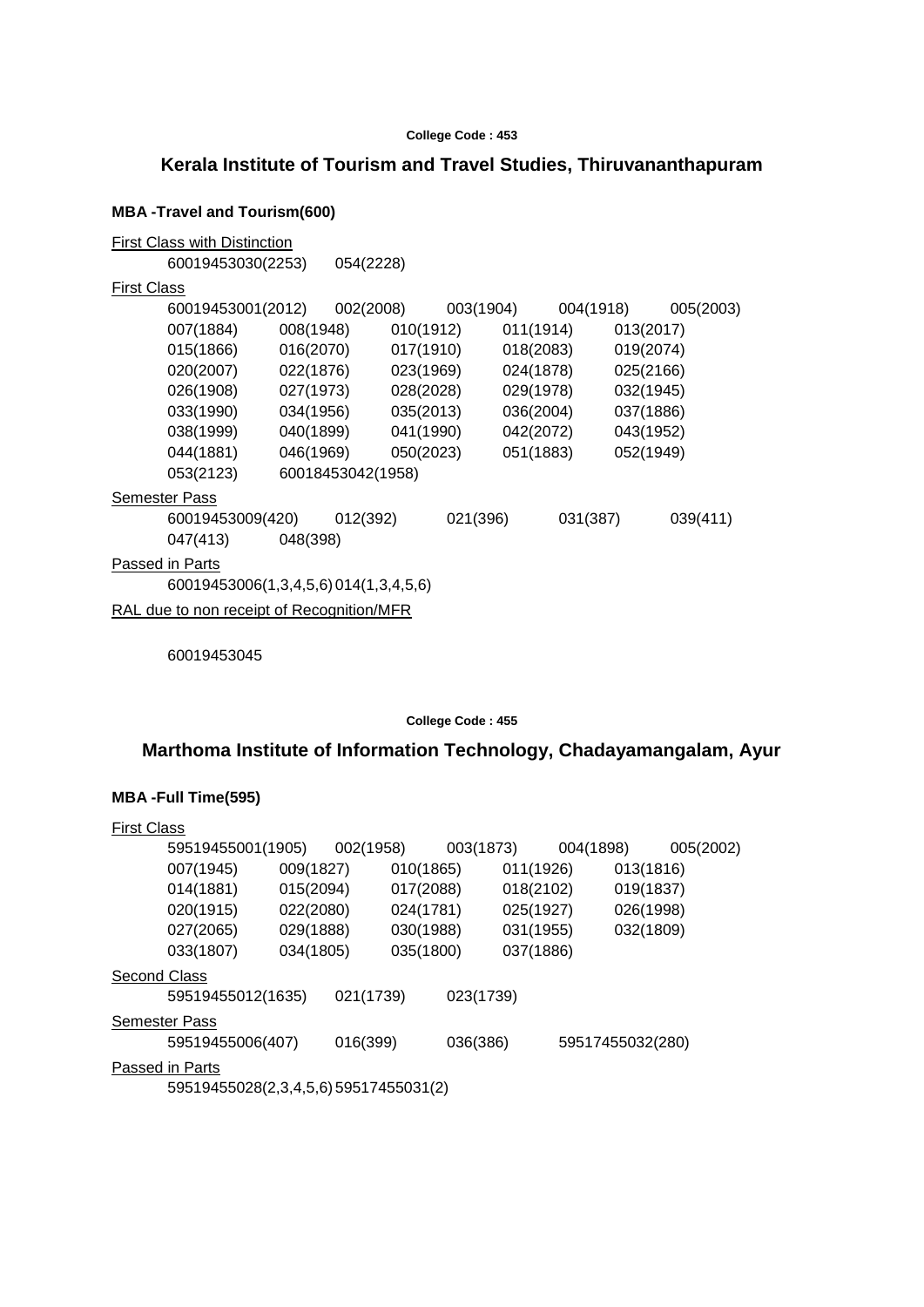# **G K M Co-operative College of Management & Technology, Kakkode**

# **MBA -Full Time(595)**

### First Class

59519456001(1985) 002(1851) 004(1870) 005(1992) 007(1917) 008(1847) 009(1828) 59516456021(1830)

Semester Pass

59519456003(371) 010(387)

Passed in Parts

59518456005(2)

**College Code : 457**

# **Kerala Institute of Co-operative Management, Neyyardam**

### **MBA -Full Time(595)**

| <b>First Class</b> |                                                                                                                |           |                     |          |                               |           |           |           |           |
|--------------------|----------------------------------------------------------------------------------------------------------------|-----------|---------------------|----------|-------------------------------|-----------|-----------|-----------|-----------|
|                    | 59519457002(1970) 003(1960) 004(1941) 005(2007)                                                                |           |                     |          |                               |           |           |           | 007(1923) |
|                    | 008(1984)                                                                                                      |           | 009(2004)           |          | 010(1935)                     |           | 011(2005) | 012(1941) |           |
|                    | 013(1880)                                                                                                      |           |                     |          | 014(1821) 015(1912)           |           | 016(1972) | 017(2069) |           |
|                    | 018(1996)                                                                                                      |           |                     |          | 019(1864) 020(1948) 021(1865) |           |           | 024(1899) |           |
|                    | 026(1958)                                                                                                      |           | 027(1986) 028(1988) |          |                               |           | 029(1914) | 030(1968) |           |
|                    | 032(1945)                                                                                                      |           | 035(1952) 036(1764) |          |                               | 038(2106) |           | 041(2060) |           |
|                    | 042(2022)                                                                                                      | 043(1980) |                     |          | 044(1961)                     | 046(1968) |           | 047(2039) |           |
|                    | Second Class                                                                                                   |           |                     |          |                               |           |           |           |           |
|                    | 59518457007(1711) 045(1732)                                                                                    |           |                     |          |                               |           |           |           |           |
|                    | <b>Semester Pass</b>                                                                                           |           |                     |          |                               |           |           |           |           |
|                    | 59519457001(390)                                                                                               |           | 006(382)            |          | 031(387)                      |           | 033(407)  |           | 034(368)  |
|                    | 037(365)                                                                                                       |           | 039(386)            | 045(378) |                               |           |           |           |           |
|                    | Passed in Parts                                                                                                |           |                     |          |                               |           |           |           |           |
|                    | 59519457022(2,3,4,5,6) 59518457005(1,4)                                                                        |           |                     |          |                               |           |           |           |           |
|                    | Result of the following candidates are withheld due to non receipt of qualification certificate<br>59519457025 |           |                     |          |                               |           |           |           |           |
|                    |                                                                                                                |           |                     |          |                               |           |           |           |           |
|                    | RAL due to non receipt of Recognition/MFR<br>59519457023                                                       |           |                     |          |                               |           |           |           |           |
|                    |                                                                                                                |           |                     |          |                               |           |           |           |           |
|                    |                                                                                                                |           |                     |          |                               |           |           |           |           |
|                    |                                                                                                                |           |                     |          | College Code: 458             |           |           |           |           |

# **Institute of Management and Technology, Punnapra**

### **MBA -Full Time(595)**

**First Class with Distinction** 59519458040(2181)

First Class

| 59519458002(2017) |           | 003(1838) |           | 004(1887) |           | 007(1873) |           | 008(1926) |
|-------------------|-----------|-----------|-----------|-----------|-----------|-----------|-----------|-----------|
| 009(2081)         | 010(1981) |           | 012(1989) |           | 013(2006) |           | 015(1884) |           |
| 016(1899)         | 017(1884) |           | 019(1911) |           | 020(2103) |           | 022(1863) |           |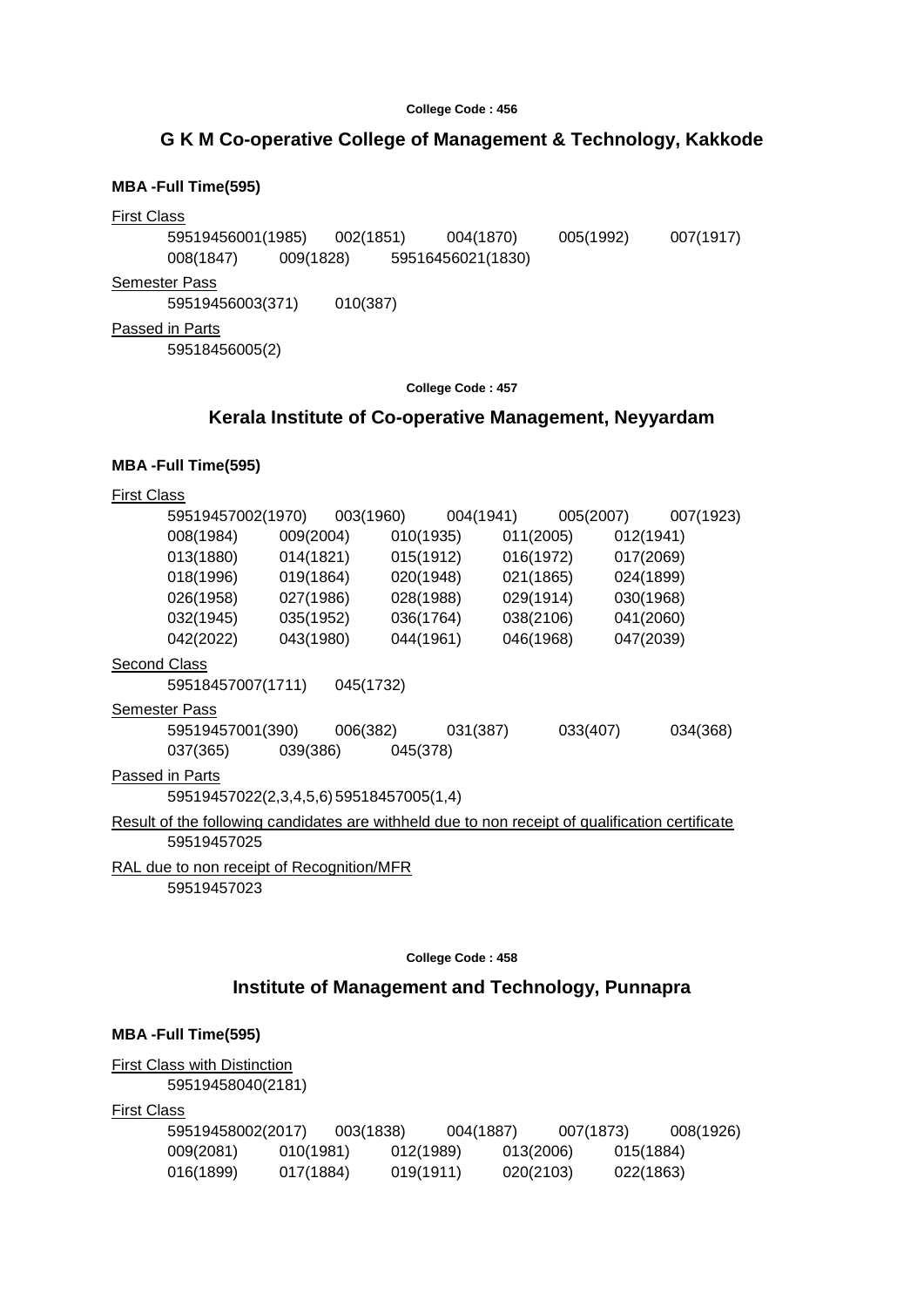| 023(1819)                            | 024(1924) |          | 025(1898)         |          | 026(2051) |                | 027(1944) |                   |
|--------------------------------------|-----------|----------|-------------------|----------|-----------|----------------|-----------|-------------------|
| 028(1811)                            | 029(1931) |          | 030(1860)         |          | 031(1867) |                | 032(1954) |                   |
| 033(1848)                            | 035(1949) |          | 039(1802)         |          | 041(1814) |                | 042(1852) |                   |
| 043(1991)                            | 044(1892) |          | 045(1837)         |          | 047(2003) |                |           | 59518458044(1777) |
| 59518458057(1754)                    |           |          | 59516458032(2072) |          |           |                |           |                   |
| <b>Semester Pass</b>                 |           |          |                   |          |           |                |           |                   |
| 59519458006(392)<br>046(380)         |           | 014(395) |                   | 018(393) |           | 021(390)       |           | 037(399)          |
| Passed in Parts                      |           |          |                   |          |           |                |           |                   |
| 59519458005(1,2,3,5,6)011(1,2,4,5,6) |           |          |                   | 034(1,4) |           | 038(1,2,4,5,6) |           |                   |

### **Gurudev Institute of Management Studies, Kadakkal**

#### **MBA -Full Time(595)**

First Class

59519459002(1975) 003(2045) 004(1915) 005(2136) 006(1981) 007(1937) 008(2013) 009(2034)

#### **College Code : 460**

# **DC school of Management & Technology, Kinfra, Kazhakkuttom**

### **MBA -Full Time(595)**

#### First Class

59519460001(2008) 002(1861) 003(1999) 004(1966) 005(1884) 006(1782) 007(2087) 008(2028) 009(1883) 010(1903) 012(1955) 013(2004) 014(2160) 015(1991) 016(1953) 017(2062) 018(1885) 59518460004(1825)

#### Semester Pass

59519460011(381)

**College Code : 501**

#### **Institute of Management in Kerala, Kariavattom**

#### **MBA -Regular (Evening)(599)**

| <b>First Class</b>                     |           |           |           |           |                  |
|----------------------------------------|-----------|-----------|-----------|-----------|------------------|
| 59919501001(1922)                      | 002(1969) |           | 004(1929) | 006(1994) | 007(2003)        |
| 008(2137)                              | 009(1982) | 010(1922) | 011(2041) | 013(1887) |                  |
| <b>Semester Pass</b>                   |           |           |           |           |                  |
| 59919501003(400)                       | 012(403)  | 014(414)  |           | 015(427)  | 59918501016(377) |
| 59916501013(337)                       |           |           |           |           |                  |
| Passed in Parts                        |           |           |           |           |                  |
| $EOMALOIAOIAC/A$ $\cap$ $E$ $\Gamma$ ) |           |           |           |           |                  |

59919501016(1,2,3,5,6)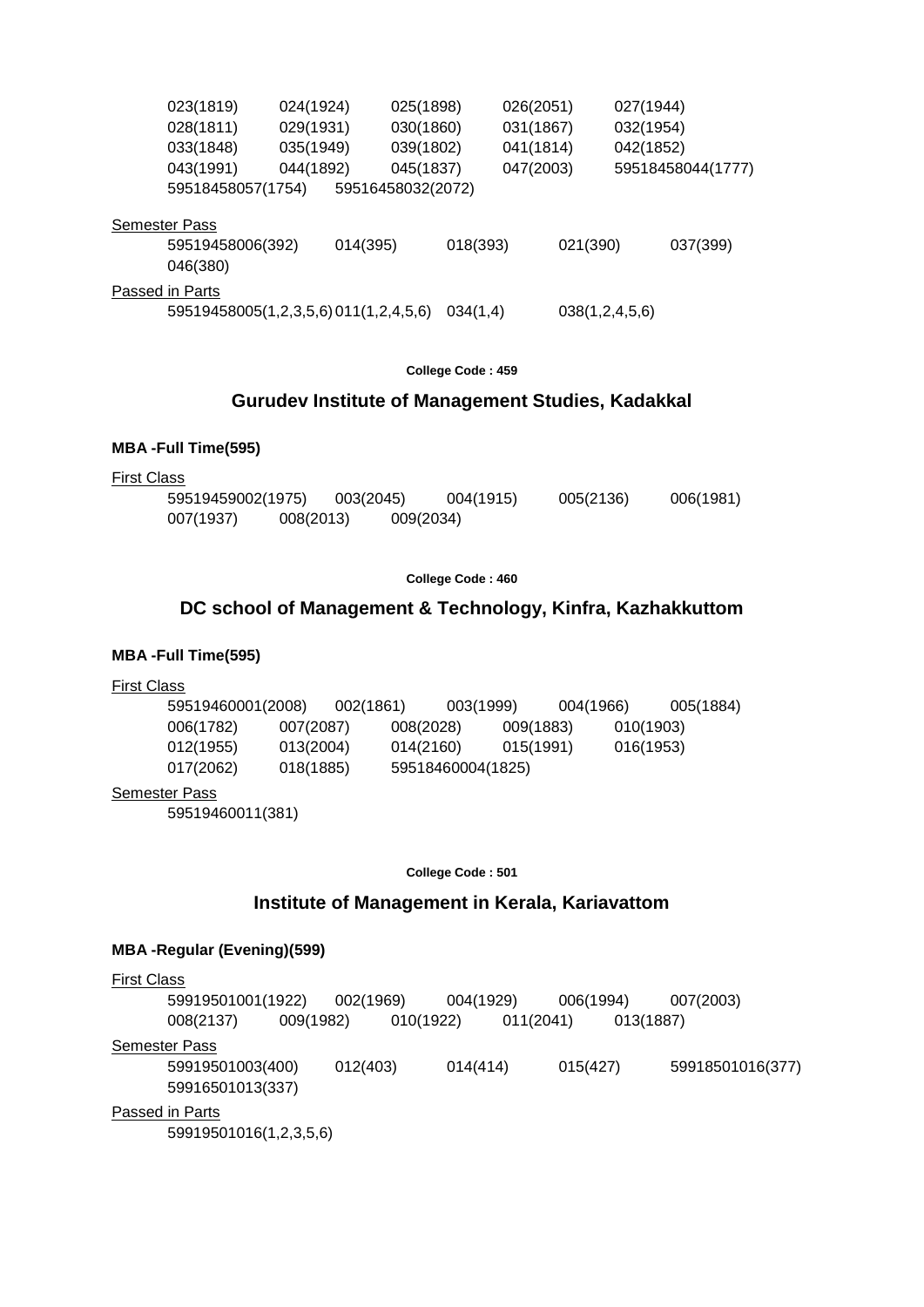## **CHMM College for Advanced Studies, Varkala**

#### **MBA -Full Time(595)**

#### First Class

59519801002(2012) 003(1922) 004(1983) 005(2006) 006(1950) 007(1897) 009(1980) 010(1871) 011(1975) 012(1970) 014(2029) 017(2020) 018(2156) 019(2012) 020(2022) 023(2000) 024(1901) 025(1911) **Semester Pass** 

59519801021(383)

Passed in Parts

59519801015(1,2,4,5,6)

**College Code : 810**

# **TKM Institute of Management, Karuvelil**

#### **MBA -Full Time(595)**

First Class

| 59519810001(1962) |           | 002(1944) |           | 003(1897) |           | 004(1868)         |           | 005(2007) |
|-------------------|-----------|-----------|-----------|-----------|-----------|-------------------|-----------|-----------|
| 006(1897)         | 007(1853) |           | 008(1850) |           | 009(1902) |                   | 010(1757) |           |
| 011(1945)         | 012(1823) |           | 013(1983) |           | 014(1863) |                   | 015(1924) |           |
| 017(1847)         | 019(1890) |           | 020(1970) |           | 021(1844) |                   | 022(1917) |           |
| 023(2109)         | 024(1819) |           | 025(1847) |           | 026(1916) |                   | 027(2010) |           |
| 028(1809)         | 029(1962) |           | 030(1889) |           | 031(1934) |                   | 032(1989) |           |
| 033(1908)         | 034(1977) |           | 035(1909) |           | 036(2017) |                   | 037(2007) |           |
| 038(1843)         | 040(1953) |           | 041(1901) |           | 042(1904) |                   | 043(1968) |           |
| 044(1872)         | 045(1907) |           | 046(1869) |           | 047(1945) |                   | 048(1874) |           |
| 049(1942)         | 050(1926) |           | 051(1923) |           | 053(2023) |                   | 054(2036) |           |
| 055(1823)         | 056(1823) |           | 057(1868) |           | 058(1832) |                   | 059(1758) |           |
| 060(1929)         | 061(1853) |           | 063(1766) |           | 064(1838) |                   | 067(1837) |           |
| 068(1790)         | 069(1998) |           | 070(1775) |           | 071(2077) |                   | 072(1949) |           |
| 073(1926)         | 074(1961) |           | 075(1947) |           | 076(2111) |                   | 077(1911) |           |
| 078(2059)         | 079(1934) |           | 080(1811) |           | 081(1779) |                   | 082(1835) |           |
| 083(1943)         | 084(1916) |           | 085(1798) |           | 086(1880) |                   | 087(2024) |           |
| 088(1873)         | 090(1962) |           | 093(1919) |           | 094(1905) |                   | 095(1787) |           |
| 096(1992)         | 097(1980) |           | 098(1857) |           | 099(1833) |                   | 100(1955) |           |
| 101(1896)         | 102(1789) |           | 103(1943) |           |           | 59518810032(1772) |           |           |
|                   |           |           |           |           |           |                   |           |           |

#### **Second Class**

Semester Pass

59519810062(1728) 59517810040(1644)

| 59519810016(388)                     | 018(367) | 039(379) | 052(388)                      | 066(421) |
|--------------------------------------|----------|----------|-------------------------------|----------|
| Passed in Parts                      |          |          |                               |          |
| 59519810065(1,2,4,5,6)089(1,2,4,5,6) |          |          | 092(1,2,3,5,6) 59518810050(1) |          |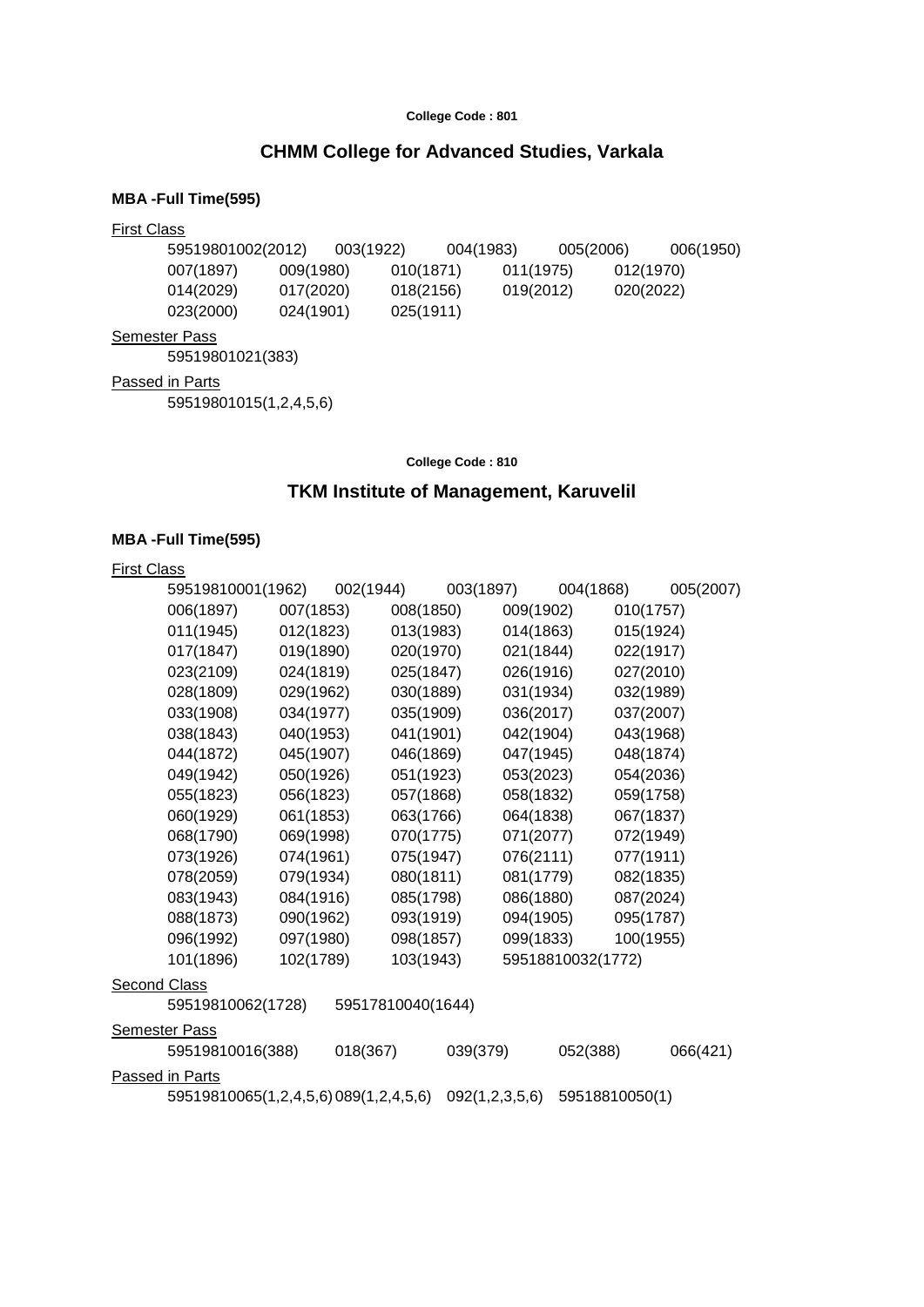# **MSN Institute of Management and Technology, Chavara**

#### **MBA -Full Time(595)**

#### First Class

59519811001(1898) 002(2007) 003(1940) 004(1944) 006(1917) 007(1930) 008(1858) 009(1938) 010(2029) 012(2068) 007(1930) 008(1858) 009(<br>013(1896) 59514811084(1918)

### Semester Pass

59519811005(401)

**College Code : 940**

### **UIM, Vadakkal**

#### **MBA -Full Time(595)**

|  | First Class |
|--|-------------|
|  |             |

| 59519940002(2054) |           | 004(1993) | 005(1940) | 006(2041) | 007(2086) |
|-------------------|-----------|-----------|-----------|-----------|-----------|
| 008(1927)         | 009(1811) | 010(2047) | 011(2085) | 012(1930) |           |
| 014(1791)         | 015(1914) | 016(1754) | 018(1898) | 019(1956) |           |
| 020(1858)         | 021(1918) | 027(1982) | 030(1936) | 031(1803) |           |
| 032(1820)         | 033(1853) | 034(1925) | 035(2102) | 036(1814) |           |
| 039(1934)         | 040(1838) | 041(1847) | 044(2032) | 048(1995) |           |
| 049(1810)         | 050(1777) | 052(1834) | 053(1836) | 054(1845) |           |
| 59518940001(1779) |           | 018(1756) | 024(1814) | 035(1800) | 038(1839) |
| 041(2069)         | 057(1754) | 061(1796) | 062(1747) | 063(1755) |           |
| 068(1807)         | 070(1747) | 082(1780) |           |           |           |
| the Doop          |           |           |           |           |           |

#### **Semester Pass**

| 59519940001(374) |          | 003(405) | 013(371)         | 017(398) | 025(394) |
|------------------|----------|----------|------------------|----------|----------|
| 028(356)         | 029(353) | 038(386) | 042(375)         |          | 045(391) |
| 046(404)         | 051(381) |          | 59518940027(363) | 050(367) |          |

#### Passed in Parts

59519940037(1,2,4,5,6) 59518940066(2,4)

#### RAL due to non receipt of Recognition/MFR

59519940047

**College Code : 941**

# **UIM, Poojappura**

006(1931)

|                    | <b>MBA-Full Time(595)</b>                                |           |           |           |  |  |  |  |
|--------------------|----------------------------------------------------------|-----------|-----------|-----------|--|--|--|--|
|                    | <b>First Class with Distinction</b><br>59519941010(2288) |           |           |           |  |  |  |  |
| <b>First Class</b> |                                                          |           |           |           |  |  |  |  |
|                    | 59519941001(1903)                                        | 002(1894) | 004(1894) | 005(1856) |  |  |  |  |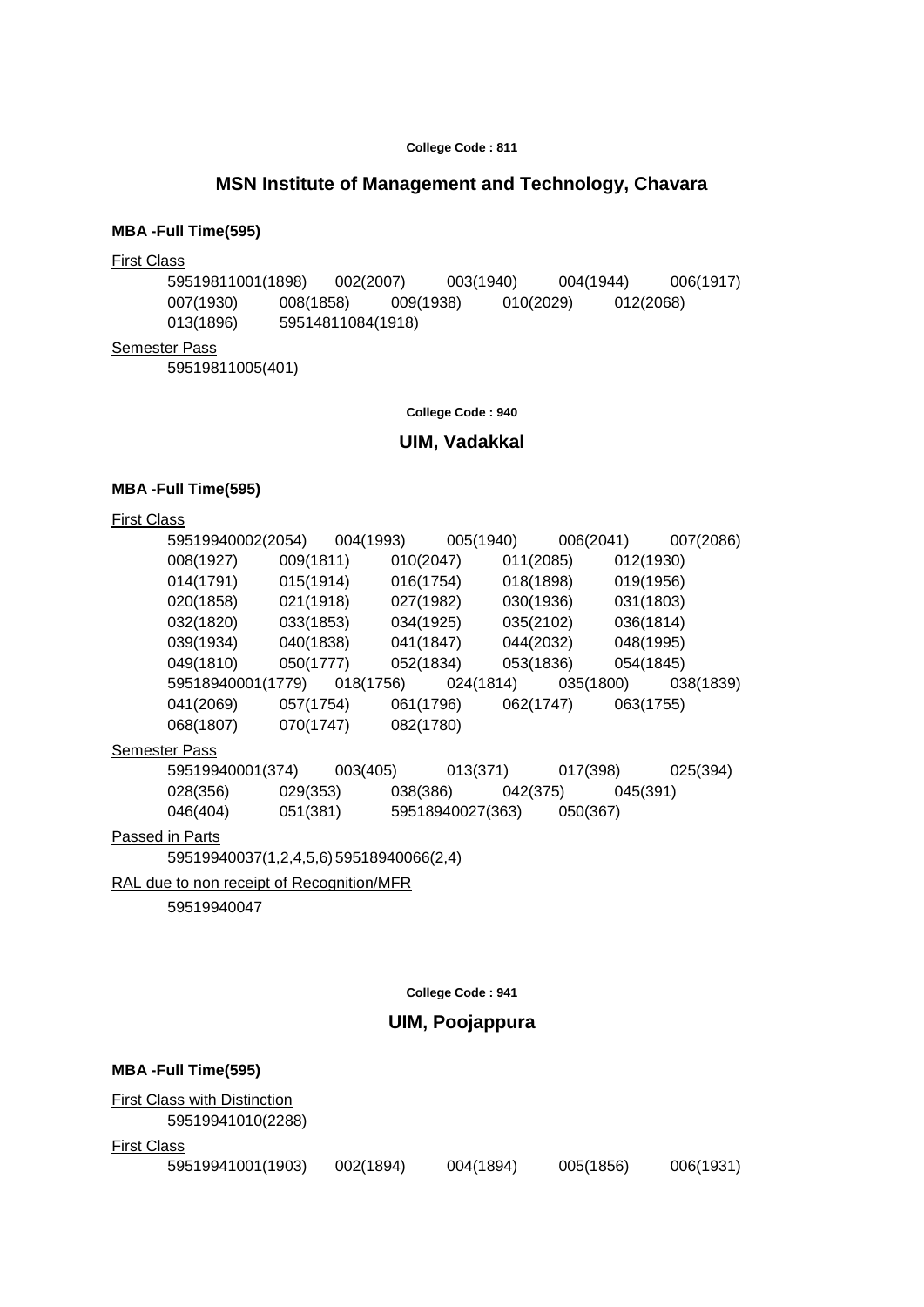| 007(2019)                                                                                       | 012(2026)                            | 013(1912) |                   | 014(2005) |                | 015(1938) |                  |
|-------------------------------------------------------------------------------------------------|--------------------------------------|-----------|-------------------|-----------|----------------|-----------|------------------|
| 016(2111)                                                                                       | 017(1867)                            | 019(1946) |                   | 020(1851) |                | 021(2012) |                  |
| 022(1993)                                                                                       | 023(1923)                            | 024(1967) |                   | 025(1839) |                | 026(2089) |                  |
| 028(2027)                                                                                       | 030(1941)                            | 031(1998) |                   | 032(2027) |                | 033(1934) |                  |
| 034(1996)                                                                                       | 037(1917)                            | 039(1940) |                   | 040(1831) |                | 041(2059) |                  |
| 042(1876)                                                                                       | 043(1982)                            | 045(2007) |                   | 046(1888) |                | 047(1894) |                  |
| 048(1874)                                                                                       | 050(1877)                            |           | 59518941012(1745) |           |                |           |                  |
| <b>Semester Pass</b>                                                                            |                                      |           |                   |           |                |           |                  |
| 59519941008(377)                                                                                | 009(381)                             |           | 027(405)          |           | 044(372)       |           | 59518941017(383) |
| Passed in Parts                                                                                 |                                      |           |                   |           |                |           |                  |
|                                                                                                 | 59519941029(1,2,4,5,6)035(1,2,3,5,6) |           | 038(1,3,4,5,6)    |           | 049(1,2,3,5,6) |           |                  |
| Result of the following candidates are withheld due to non receipt of qualification certificate |                                      |           |                   |           |                |           |                  |

59519941018

**College Code : 942**

## **UIM, Varkala**

#### **MBA -Full Time(595)**

**First Class with Distinction** 

59519942030(2213) 038(2224)

## First Class

| 59519942001(1886) |           | 002(1960) |           | 003(1844) |           | 006(2027) |           | 007(1968) |
|-------------------|-----------|-----------|-----------|-----------|-----------|-----------|-----------|-----------|
| 008(1968)         | 012(1906) |           | 013(1839) |           | 015(1936) |           | 016(1834) |           |
| 017(2067)         | 018(1929) |           | 019(1911) |           | 020(1950) |           | 021(1789) |           |
| 022(1828)         | 023(1863) |           | 024(1985) |           | 025(1837) |           | 029(1971) |           |
| 032(1909)         | 035(2000) |           | 039(1930) |           | 040(1932) |           | 041(1884) |           |
| 042(1937)         | 043(1896) |           | 044(1914) |           |           |           |           |           |
| ester Passi       |           |           |           |           |           |           |           |           |

# Seme

59519942004(373) 005(373) 010(370) 014(371) 026(410) 027(388) 031(419) 037(384)

# Passed in Parts

59519942034(2,3,4,5,6) 036(2,3,4,5,6)

**College Code : 943**

# **UIM, Ezhamkulam**

#### **MBA -Full Time(595)**

**First Class with Distinction** 

59519943030(2244)

### First Class

| 59519943002(1931) |           | 003(1835) | 004(1880) |           | 005(2001) |           | 006(1752) |
|-------------------|-----------|-----------|-----------|-----------|-----------|-----------|-----------|
| 007(1975)         | 008(1998) |           | 012(1951) | 013(2047) |           | 014(1917) |           |
| 015(2105)         | 016(2088) |           | 017(2114) | 018(2007) |           | 019(2005) |           |
| 020(1801)         | 021(2053) |           | 022(1942) | 023(1970) |           | 024(2007) |           |
| 025(1958)         | 026(2042) |           | 027(2029) | 029(1994) |           | 031(1973) |           |
| 032(2024)         | 033(1929) |           | 037(2125) | 038(1845) |           | 039(1969) |           |
| 041(1996)         | 042(1847) |           | 045(2084) | 046(2167) |           | 047(1852) |           |
| 051(2012)         | 052(1932) |           | 053(1915) | 054(1945) |           | 055(1909) |           |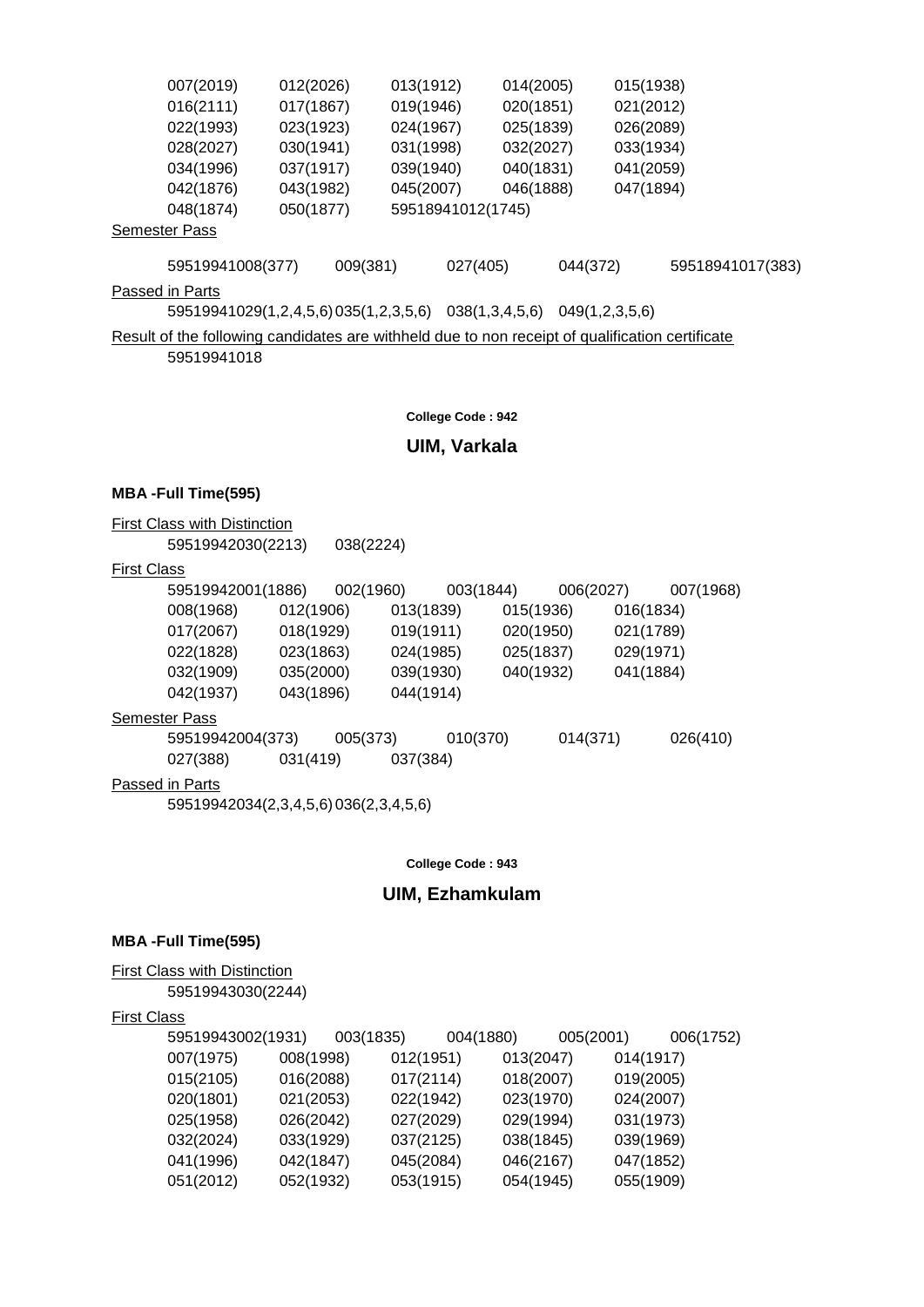| 056(1887)<br>060(1766)                                                                          | 057(1833) |                  | 058(2008) |              | 059(1910) |                |  | 59518943042(1825) |
|-------------------------------------------------------------------------------------------------|-----------|------------------|-----------|--------------|-----------|----------------|--|-------------------|
| <b>Semester Pass</b>                                                                            |           |                  |           |              |           |                |  |                   |
| 59519943001(372)                                                                                |           | 009(381)         |           | 011(420)     |           | 034(395)       |  | 044(416)          |
| 050(420)                                                                                        |           | 59518943050(364) |           |              |           |                |  |                   |
| Passed in Parts                                                                                 |           |                  |           |              |           |                |  |                   |
| 59519943040(1,3,4,5,6) 043(1,2,5,6)                                                             |           |                  |           | 048(1,2,5,6) |           | 049(1,2,4,5,6) |  |                   |
| Result of the following candidates are withheld due to non receipt of qualification certificate |           |                  |           |              |           |                |  |                   |

59519943028

RAL due to non receipt of Recognition/MFR 59519943035

**College Code : 944**

# **UIM, Mundakkal**

## **MBA -Full Time(595)**

| 59519944001(1780)    |           | 002(1851) |           | 003(2023)        |           | 004(1967)         |           | 005(1961) |
|----------------------|-----------|-----------|-----------|------------------|-----------|-------------------|-----------|-----------|
| 006(1941)            | 007(1941) |           | 009(1830) |                  | 010(1824) |                   | 011(2038) |           |
| 012(2084)            | 014(1885) |           | 015(1945) |                  | 016(1956) |                   | 017(1879) |           |
| 018(2086)            | 019(1952) |           | 020(1974) |                  | 021(1819) |                   | 022(2152) |           |
| 023(2050)            | 024(2096) |           | 028(1925) |                  | 029(1934) |                   | 030(2019) |           |
| 031(2067)            | 032(2007) |           | 033(1859) |                  | 034(1929) |                   | 035(2071) |           |
| 038(1929)            | 039(1914) |           | 041(1867) |                  |           | 59518944034(1977) |           |           |
| <b>Semester Pass</b> |           |           |           |                  |           |                   |           |           |
| 59519944013(341)     |           | 025(410)  |           | 026(373)         |           | 027(351)          |           | 037(378)  |
| 040(374)             | 042(407)  |           |           | 59518944004(358) |           |                   |           |           |
| Passed in Parts      |           |           |           |                  |           |                   |           |           |

59519944008(1,2,3,5,6) 036(1,3,4,5,6)

**College Code : 945**

# **UIM, Kundara**

#### **MBA -Full Time(595)**

| <b>First Class with Distinction</b><br>59519945007(2192) |           |           |           |           |           |  |  |  |  |
|----------------------------------------------------------|-----------|-----------|-----------|-----------|-----------|--|--|--|--|
| <b>First Class</b>                                       |           |           |           |           |           |  |  |  |  |
| 59519945001(1980)                                        |           | 002(1998) | 003(1867) | 004(2096) | 005(1883) |  |  |  |  |
| 006(1888)                                                | 009(1884) |           |           |           |           |  |  |  |  |
| <b>Semester Pass</b>                                     |           |           |           |           |           |  |  |  |  |
| 59518945017(348)                                         |           |           |           |           |           |  |  |  |  |
| Passed in Parts                                          |           |           |           |           |           |  |  |  |  |
| 59519945008(2,3,5,6)                                     |           |           |           |           |           |  |  |  |  |
|                                                          |           |           |           |           |           |  |  |  |  |